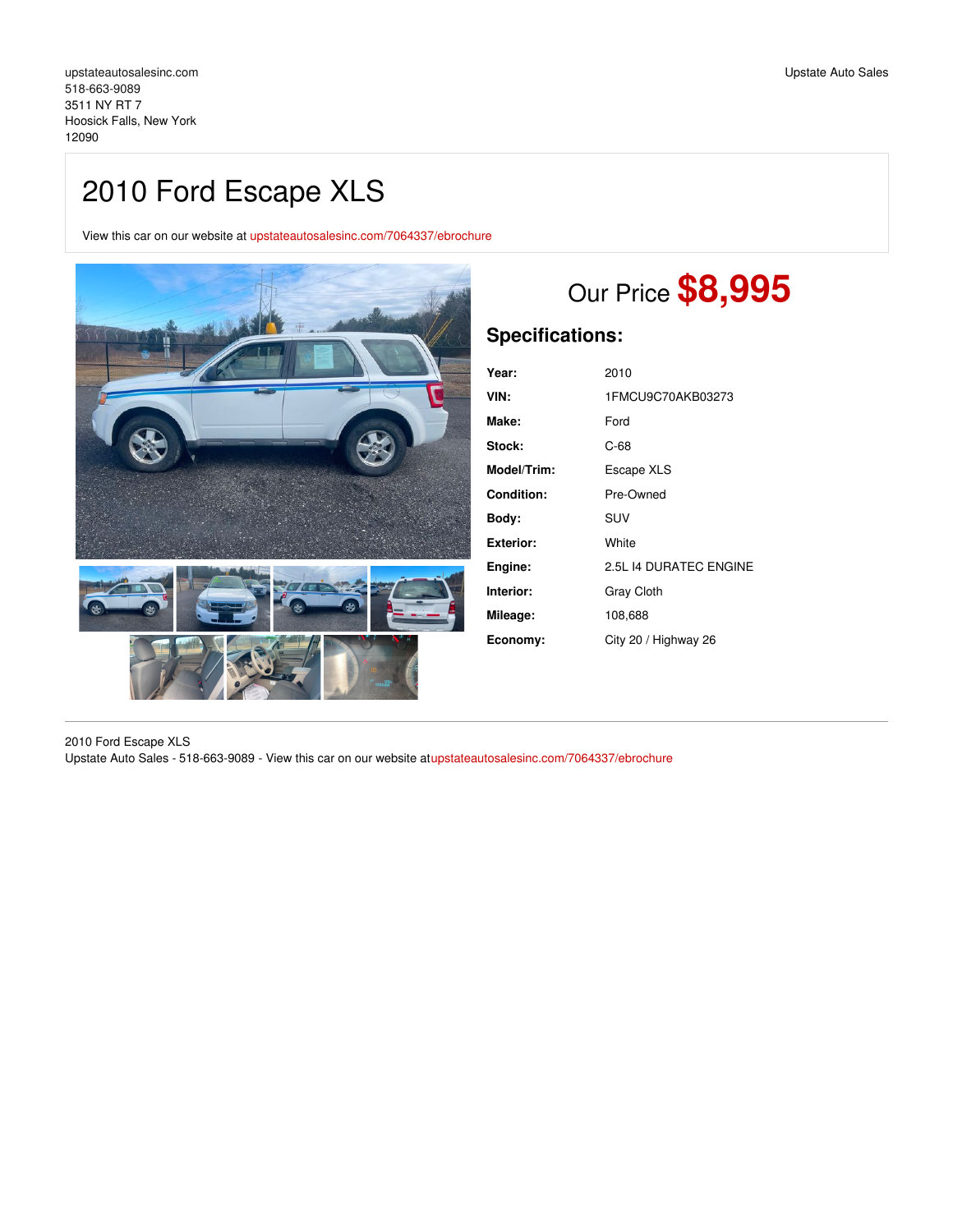

2010 Ford Escape XLS Upstate Auto Sales - 518-663-9089 - View this car on our website a[tupstateautosalesinc.com/7064337/ebrochure](https://upstateautosalesinc.com/vehicle/7064337/2010-ford-escape-xls-hoosick-falls-new-york-12090/7064337/ebrochure)